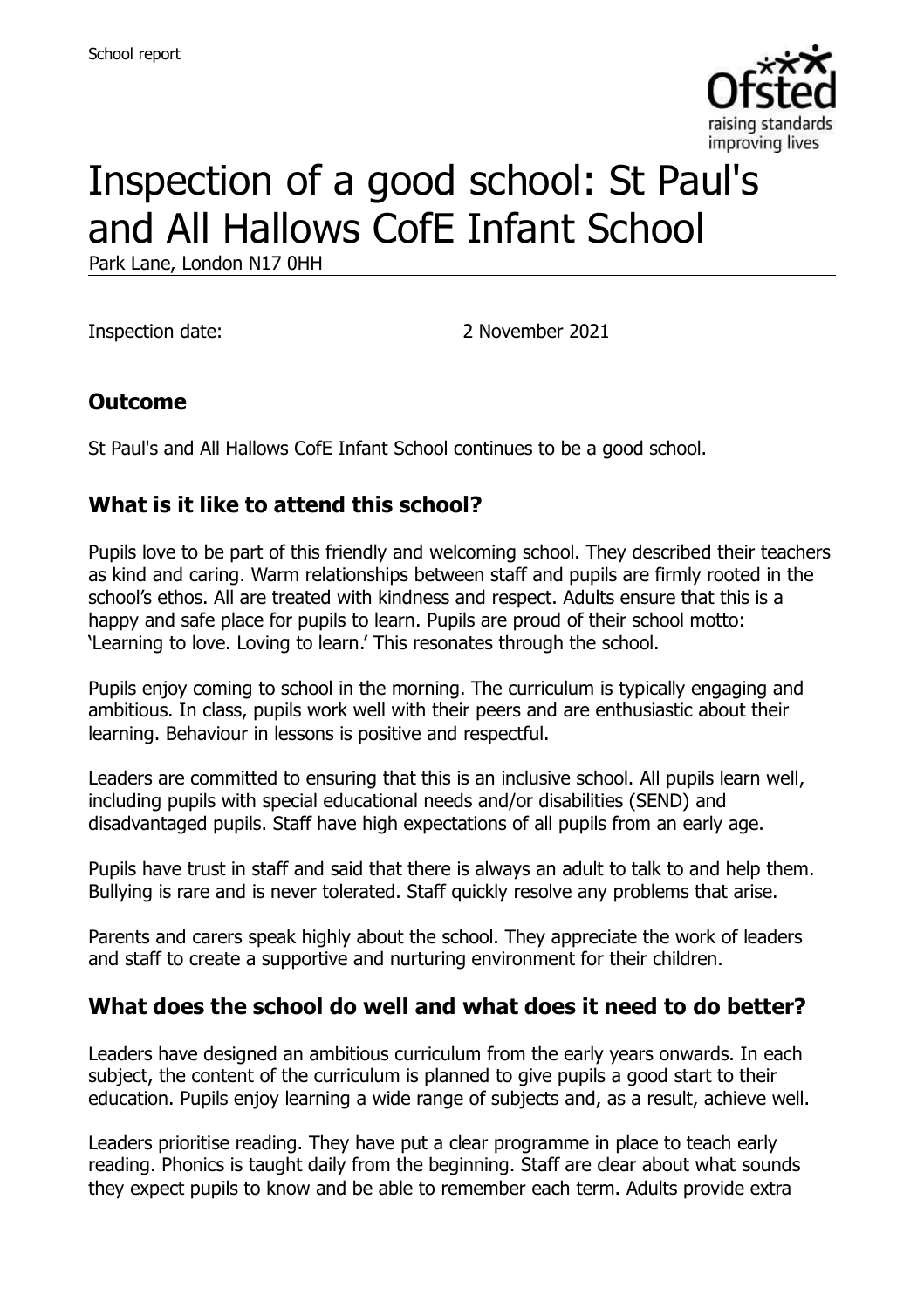

phonics lessons and support for pupils who need it. Pupils who struggle to read catch up quickly. Staff receive regular training to ensure that phonics and reading are taught consistently well. Leaders ensure that pupils read with confidence before they start in Year 3. Leaders also promote reading for pleasure across the school. Teachers read stories and poems to pupils daily. Pupils select their favourite story at the end of the week to review. This encourages pupils to develop a love of reading.

Leaders plan the curriculum well. For example, in mathematics in the early years, staff use music and song to help to develop children's counting and number skills. Teachers check regularly if there are any concepts that pupils have not fully grasped. Pupils recall and revisit previous learning before moving on to learn something new. This helps them to deepen their understanding. As a result, pupils achieve well across the curriculum.

In most subjects, such as science, leaders have set out clearly the key information that pupils must learn. This includes the important vocabulary that pupils should know and understand. However, in other subjects, such as history and geography, leaders are still in the process of strengthening curriculum plans and establishing the subject-specific vocabulary that pupils need.

Leaders have introduced a new personal, social, health and economic (PSHE) curriculum. This is designed to give pupils a reassuring space where they can express their feelings. Pupils learn about personal safety in PSHE. This contributes well to leaders' work to help pupils to feel safe. Lessons are also planned to develop pupils' spoken language skills. Leaders are ambitious to develop pupils' speaking and listening skills further.

The school is inclusive. There are high expectations for all, including those pupils with SEND. Leaders identify and support pupils with specific difficulties early on, including in the Nursery and Reception classes.

All pupils follow school rules and low-level disruption to lessons is rare. Teachers make sure that all pupils learn well in the classroom.

Members of the trust board and the local governing body are ambitious for the school and its pupils. They receive regular information from the headteacher and subject leaders to strengthen their understanding and oversight of the curriculum. Governors and leaders consider staff workload. Staff were unanimous that leaders take care of their well-being. This is appreciated by staff.

Pupils' wider development is well planned for. Pupils take part in a range of extracurricular activities and trips. For example, pupils enjoyed a recent trip to the Museum of London. They also spoke enthusiastically about a range of visitors and their learning about diversity, for instance when celebrating Black History Month.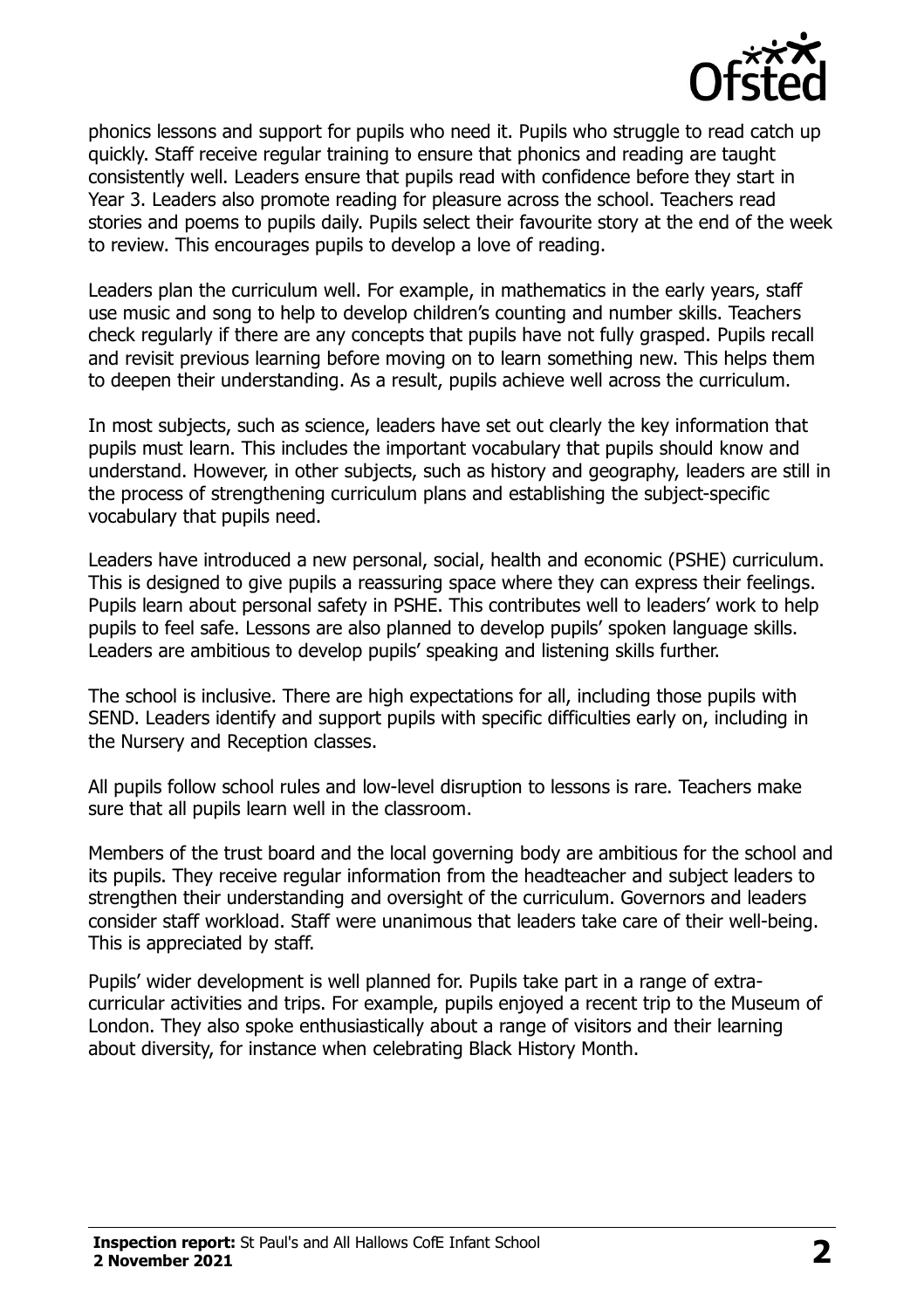

# **Safeguarding**

The arrangements for safeguarding are effective.

Keeping pupils safe is a high priority at this school. Leaders and governors know their local community well. There are clear policies and procedures in place to promote pupils' welfare. Staff are well trained and know what to do if they think a pupil may be at risk of harm. Leaders respond quickly to any safeguarding concerns. Leaders work well with external agencies to support pupils and their families.

Pupils learn about personal safety in assemblies and PSHE. Pupils feel safe in and around the school and know who to talk to if they have any concerns.

## **What does the school need to do to improve?**

#### **(Information for the school and appropriate authority)**

- In a few subjects, for instance history and geography, some curriculum leaders need support in planning their subjects to ensure that pupils' knowledge and understanding deepens fully over time. However, it is clear from leaders' actions that they have plans in place to offer appropriate training to staff, and in turn strengthen the curriculum further in these subjects. Leaders should continue this work.
- Leaders need to further develop pupils' speaking and listening skills. Occasionally, pupils do not use subject-specific words correctly. Leaders need to ensure that all curriculum plans include the words and vocabulary that they want pupils to understand and remember.

#### **Background**

When we have judged a school to be good we will then normally go into the school about once every four years to confirm that the school remains good. This is called a section 8 inspection of a good or outstanding school, because it is carried out under section 8 of the Education Act 2005. We do not give graded judgements on a section 8 inspection. However, if we find evidence that a school would now receive a higher or lower grade, then the next inspection will be a section 5 inspection. Usually this is within one to two years of the date of the section 8 inspection. If we have serious concerns about safeguarding, behaviour or the quality of education, we will deem the section 8 inspection as a section 5 inspection immediately.

This is the second section 8 inspection since we judged the school to be good in December 2016.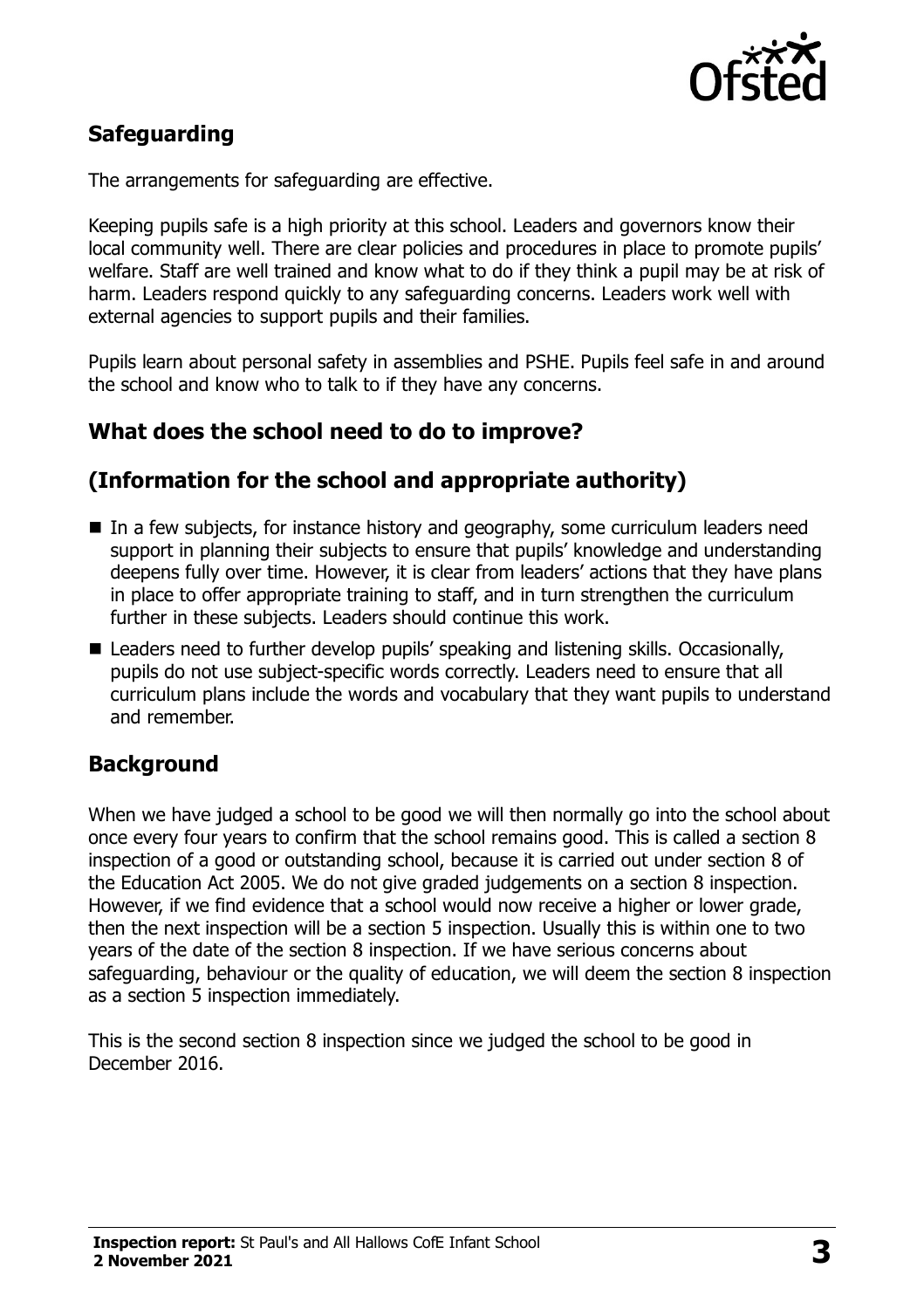

#### **How can I feed back my views?**

You can use [Ofsted Parent View](https://parentview.ofsted.gov.uk/) to give Ofsted your opinion on your child's school, or to find out what other parents and carers think. We use information from Ofsted Parent View when deciding which schools to inspect, when to inspect them and as part of their inspection.

The Department for Education has further [guidance](http://www.gov.uk/complain-about-school) on how to complain about a school.

If you are the school and you are not happy with the inspection or the report, you can [complain to Ofsted.](https://www.gov.uk/complain-ofsted-report)

#### **Further information**

You can search for [published performance information](http://www.compare-school-performance.service.gov.uk/) about the school.

In the report, ['disadvantaged pupils'](http://www.gov.uk/guidance/pupil-premium-information-for-schools-and-alternative-provision-settings) refers to those pupils who attract government pupil premium funding: pupils claiming free school meals at any point in the last six years and pupils in care or who left care through adoption or another formal route.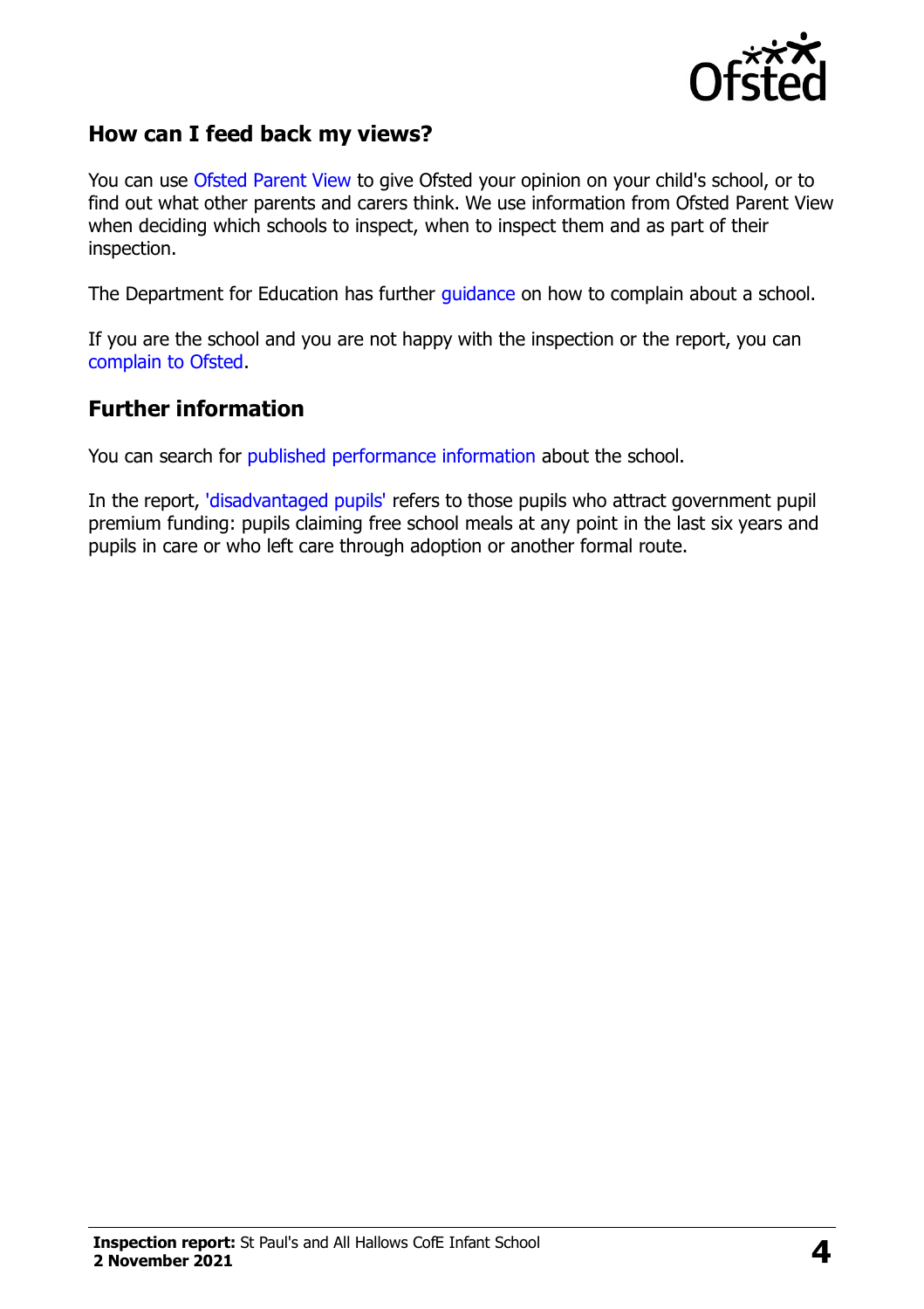

### **School details**

| Unique reference number             | 139176                                                                |
|-------------------------------------|-----------------------------------------------------------------------|
| <b>Local authority</b>              | <b>Haringey</b>                                                       |
| <b>Inspection number</b>            | 10206471                                                              |
| <b>Type of school</b>               | Infant                                                                |
| <b>School category</b>              | Academy converter                                                     |
| Age range of pupils                 | $3$ to $7$                                                            |
| <b>Gender of pupils</b>             | Mixed                                                                 |
| Number of pupils on the school roll | 89                                                                    |
| <b>Appropriate authority</b>        | Board of trustees                                                     |
| <b>Chair</b>                        | John Laverick                                                         |
| <b>Headteacher</b>                  | Christalla Jamil                                                      |
| Website                             | www.spah.org.uk/                                                      |
| Date of previous inspection         | 14 December 2016, under section 8 of the<br><b>Education Act 2005</b> |

# **Information about this school**

- St Paul's and All Hallows Infant School is a two-form entry Church of England School in the Tottenham area. The infant and junior schools federated in 2006. They both joined the LDBS Academy Trust in January 2013.
- The headteacher became executive headteacher of the two schools in April 2020.
- The most recent section 48 inspection, which is an inspection of the school's religious character, took place in November 2016.
- Due to changes in the area and in the local population, there has been a reduction in the number of pupils on roll.
- The school does not use any alternative provision.

# **Information about this inspection**

- This was the first routine inspection the school received since the COVID-19 pandemic began. The inspectors discussed the impact of the pandemic with the school, and have taken that into account in their evaluation.
- Inspectors met with the executive headteacher, the head of the infant school, middle leaders and subject leaders. The lead inspector held meetings with the chair of the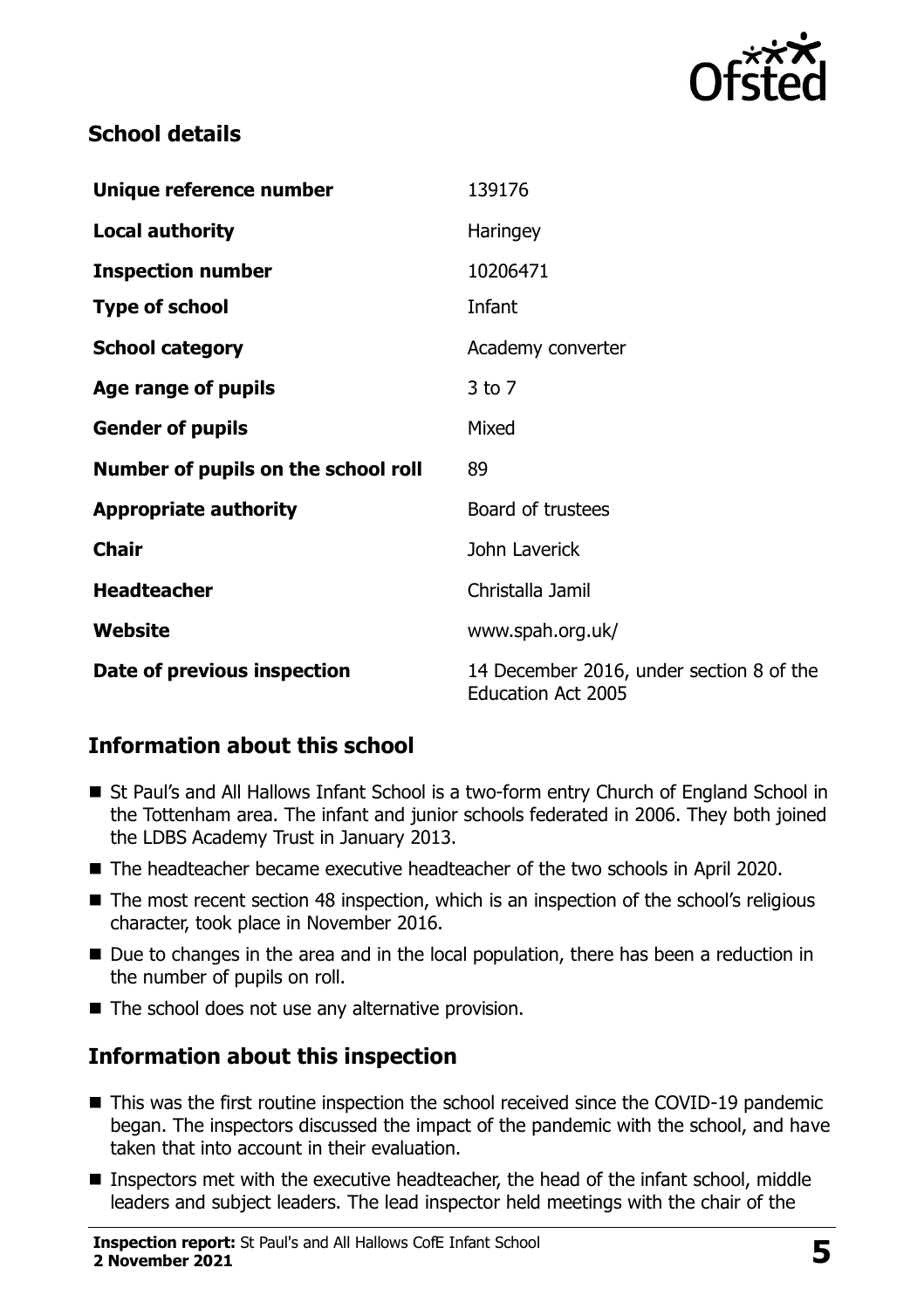

governing body and a representative from the local education partnership. The lead inspector also spoke to the chief executive officer of the multi-academy trust to which the school belongs.

- Inspectors carried out deep dives in early reading, mathematics and PSHE. For each deep dive, inspectors met with subject leaders, looked at curriculum plans, visited a sample of lessons, spoke to teachers, spoke to some pupils about their learning and looked at samples of pupils' work. The inspectors heard pupils read and observed pupils reading to a familiar adult.
- Inspectors also looked at curriculum plans and spoke to leaders about some other subjects, such as history and geography.
- Inspectors observed pupils' behaviour in lessons and at playtimes. Inspectors listened to what pupils had to say about their school.
- Inspectors reviewed a range of documentation about safeguarding. Inspectors scrutinised the records in relation to safeguarding and welfare. Inspectors spoke with staff and pupils to understand the school's culture of safeguarding. Inspectors also looked at records of safeguarding training for all staff.
- Inspectors reviewed the responses submitted by parents to Ofsted's online questionnaire, including free-text responses. They also reviewed the results of the responses to the staff survey and responses to the pupil survey.

#### **Inspection team**

Sean Flood, lead inspector **Sean Flood**, lead inspector

David Bryant **David Bryant Ofsted Inspector**